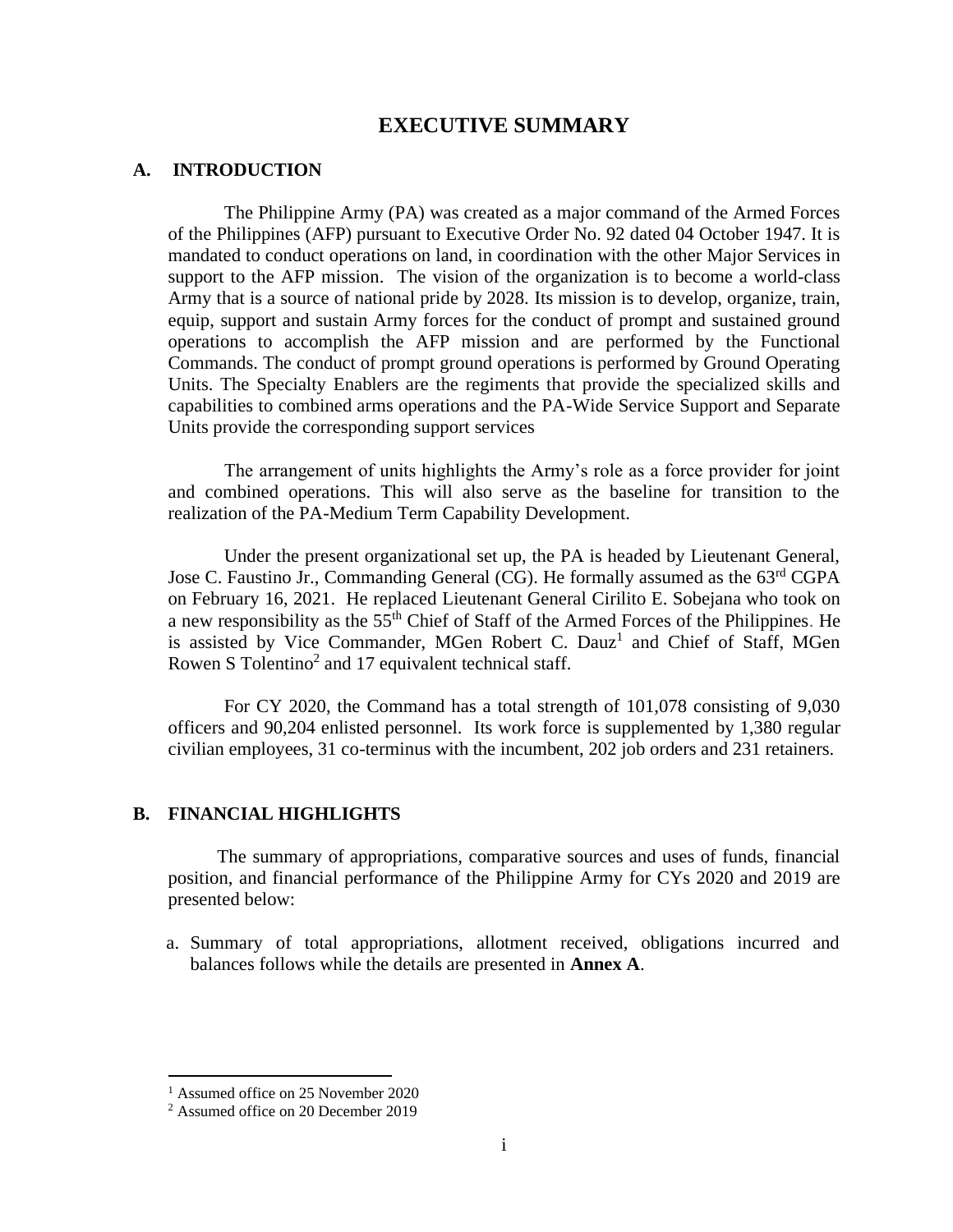| <b>Fund Source</b>       | Amount<br>(in Thousands)    |                           |                                       |                 |  |
|--------------------------|-----------------------------|---------------------------|---------------------------------------|-----------------|--|
|                          | <b>Appropriations</b>       | <b>Allotments</b>         | <b>Obligations</b><br><b>Incurred</b> | <b>Balances</b> |  |
| Regular Fund             | P91,666,282                 | P91,417,148               | P89,421,089                           | P1,996,059      |  |
| Special Purpose Fund     | 4,839,271                   | 4,839,271                 | 4,541,941                             | 297,330         |  |
| Automatic Appropriation  | 685,888                     | 685,888                   | 682,405                               | 3,483           |  |
| Continuing Appropriation | 3,451,233                   | 3,451,233                 | 2,863,883                             | 587,350         |  |
| <b>BCDA Fund</b>         |                             | 653,155                   | 84,277                                | 568,877         |  |
| <b>Total</b>             | P <sub>100</sub> , 642, 674 | P <sub>101</sub> ,046,695 | P97,593,595                           | P3,453,100      |  |

# b. Financial Position

| <b>Particulars</b>        | Amount<br>(in Thousands)    |                           | Increase<br>(Decrease) |
|---------------------------|-----------------------------|---------------------------|------------------------|
| <b>Financial Position</b> | 2020                        | 2019                      |                        |
| Assets                    | P <sub>124.586.449</sub>    | P115,849,824              | P8,736,625             |
| Liabilities               | 5.744.976                   | 5,997,804                 | (252, 828)             |
| Eauitv                    | P <sub>118</sub> , 841, 473 | P <sub>109</sub> ,852,020 | P8,989,453             |

### c. Financial Performance

| <b>Particulars</b>                        | Amount               |                | Increase/               |
|-------------------------------------------|----------------------|----------------|-------------------------|
|                                           | (in Thousands)       |                | (Decrease)              |
| <b>Financial Performance</b>              | 2020                 | 2019           |                         |
| <b>Total Revenue</b>                      | P <sub>96</sub> ,996 | P109,413       | $\bigoplus$ 12,417)     |
| Less: Current Operating Expenses          |                      |                |                         |
| <b>Personnel Services</b>                 | 78,723,588           | 77,145,018     | 1,578,570               |
| Maintenance & Other Operating Expenses    | 7,441,473            | 7,667,467      | (225, 994)              |
| <b>Financial Expenses</b>                 | 2                    |                |                         |
| Non-Cash Expenses                         | 1,502,146            | 1,422,253      | 79,892                  |
| <b>Total Current Operating Expenses</b>   | 87,667,208           | 86,234,739     | 1,432,469               |
| Surplus/(Deficit) from Current Operations | (87, 570, 212)       | (86, 125, 326) | (1,444,886)             |
| Net Financial Assistance/ Subsidy         | 95,181,425           | 91,508,726     | 3,672,699               |
| Other Non-Operating Income                | 125,375              | 74,431         | 50,944                  |
| Gains                                     | 46                   | 2,232          | (2,186)                 |
| Losses                                    | (436)                | (579)          | (143)                   |
| Surplus for the period                    | P7.736.199           | P5,459,484     | P <sub>2</sub> .276.715 |

## **C. SCOPE OF AUDIT**

The audit covered the accounts and operations of the PA for CY 2020<sup>3</sup>. It was conducted on a test basis to: (a) verify the level of assurance that may be placed on Management's assertions on the financial statements; (b) determine the propriety of transactions and their compliance with pertinent laws, rules and regulations; (c) identify opportunities for improvement; and (d) ascertain the extent of implementation of prior years' audit recommendations.

 $3$  Except  $8<sup>th</sup>$  Infantry Divisions who failed to submit their Audit Report/Management Letter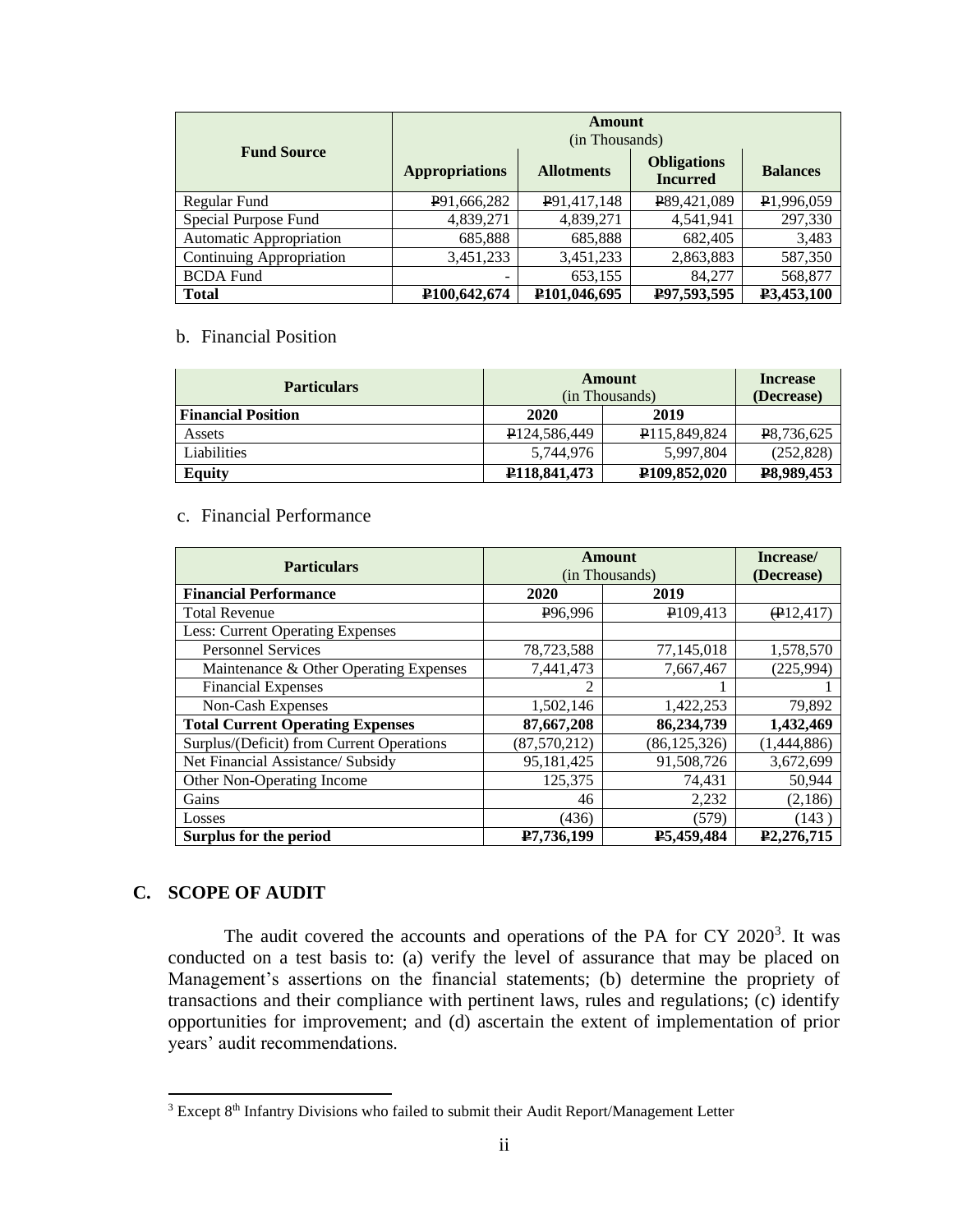The audit of the CY 2020 accounts and operations of the field units of the PA was performed by the Audit Teams assigned thereat. The results of such audit formed part of the audit observations herein and, in turn, the basis of the Audit Certificate accompanying this report.

The audit of Confidential and Intelligence Funds was limited to the cash advances drawn under these funds in accordance with Section 6.3.5 of Joint Circular 2015-01 dated 08 January 2015 of the Commission on Audit (COA), Department of Budget and Management (DBM), Department Interior and Local Government (DILG), Governance Commission for Government Owned or Controlled Corporations (GCG) and Department of National Defense (DND).

## **D. INDEPENDENT AUDITOR'S REPORT**

The Auditor rendered a qualified opinion on the fairness of presentation of the financial statements of the Philippine Army as at 31 December 2020 because of (i) accounting errors and omissions totaling P4,526,718,411.42 representing 5.16 percent of its total current operating expenses of P87,667,207,919.97; and (ii) accounting deficiencies amounting to P8,768,637,605.31 (**Annex B**).

## **E. SUMMARY OF AUDIT OBSERVATIONS AND RECOMMENDATIONS**

1. The reliability of PA's Consolidated Financial Statements cannot be established due to accounting errors and omissions totaling P4,526,718,411.42 which include unrecorded deposits, inventories, and PPEs, erroneous recording of fund transfers, unreconciled accounting and property records, non-preparation and submission of RSMIs, among others; thereby, resulted in the misstatement of affected accounts. (*Observation No. 1)* 

We recommended that Management direct the concerned accountants of ASPA and Field Accounting Units (FAUs) to correct immediately all accounting errors discussed herein.

2. Accounting deficiencies in recording and reporting financial transactions totaling P8,768,637,605.31 undermined the quality of information presented in the financial statements. (*Observation No. 2)*

We recommended that Management: a) require the concerned AO and the Office of the Assistant Chief of Staff for Operations (G3) to submit the lacking documentation without further delay for evaluation; b) direct concerned property offices of Headquarters Philippine Army (HPA) and 3rd ID to require the prompt submission of RIS by end users and the monthly RSMIs so that utilization of supplies/inventories will be recognized in the books as an expense in the period these were actually used; c) require respective Field Property Accountability Office (FPAO) to timely submit RPCI and direct said Office to reconcile property records with the Accounting records; d) require the ASPA and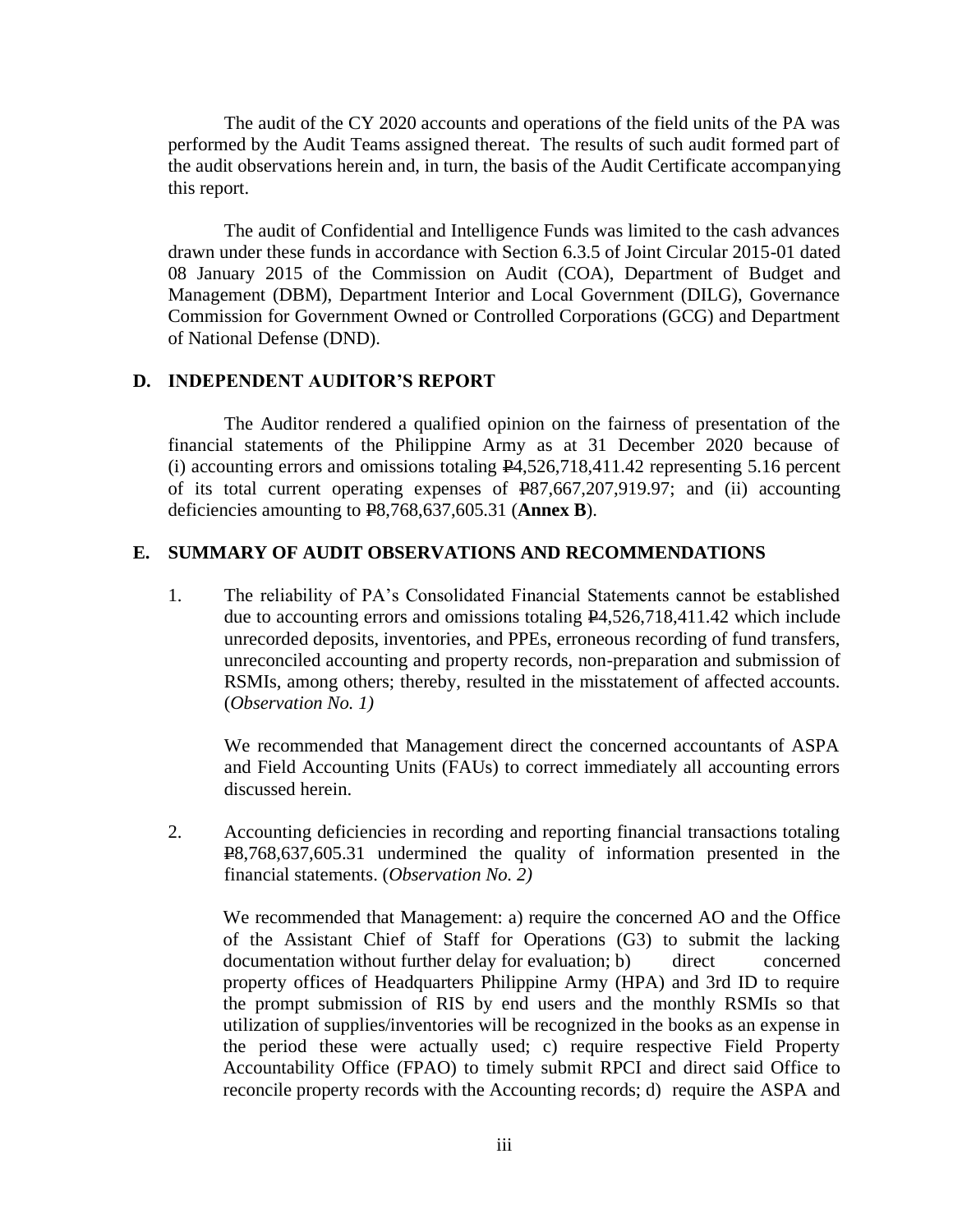PAO, GS to account fully the existing discrepancy of  $\text{\textsterling}1,241,878,087.25$  and conduct periodic reconciliation of their respective records to identify and adjust discrepancy, if any; e) direct the Accounting and Property Units to reconcile their records pertaining to unrecorded properties and unreconciled discrepancies and thereafter, prepare the necessary journal entries, if warranted; f) direct the Chief Accountant, 14FAU to secure copy of Deed of Donation for donated properties and appraise its value, if not indicated and thereafter, draw a JEV to record donated properties in the books of accounts; g) require the Chief, 6FAU to exert effort to verify composition of the Other Assets account amounting to P10,542,410.73 and make necessary adjustments, if warranted; and h) require the respective FPAOs to prepare and maintain Property Cards as a permanent file of their office in accordance with the form and instructions set forth in the GAM for NGAs.

3. The HPA continued to maintain 17 bank accounts with the LBP which are already inactive and/or considered unnecessary; hence, contrary to Section 3, DOF-DBM-COA Joint Circular No. 4-2012 dated 11 September 2012. Likewise, submission of BRS remained delayed despite enrollment of some accounts with the Landbank *weAccess;* thus, not in keeping with Chapter 21 of GAM Volume 1. Moreover, three MDS accounts, instead of a single account, were utilized to fund intended disbursements through two level of transfer of funds from mother account to disbursing (FCPA) account which contribute to the volume of transactions. (*Observation No. 3*)

> We recommended that Management: a) direct the Army Chief Accountant to submit immediately all unsubmitted BRS and observe timely submission of reports as prescribed by the GAM; b) consider the need to close without further delay those inactive and unnecessary accounts or provide satisfactory explanation as to the necessity for its continued maintenance including the maintenance of the three primary MDS accounts; and c) revert the remaining balance of P32,491,553.48 under the 72-100RF account to the BTr pursuant to EO No. 431.

4. The balances of *Due from Officers and Employees* and *Other Receivables* accounts of six field units include dormant accounts amounting to P1,193,394.40 and P3,200,276.98, respectively, which have been outstanding for 10 to 37 years, due to failure of Management to monitor liquidation of cash advances and enforce settlement of accounts; thus, collectability of the same is doubtful. (*Observation No. 4*)

> We recommended that Management direct the concerned Accountant to: a) conduct regular monitoring and analysis of receivable accounts to ensure that these are collected when becomes due and demandable; b) exhaust all possible remedies to collect receivables and demand liquidation thereof or file appropriate judicial action against AO or against his estate, if deceased, among others; and c) reassess chances of recoverability of receivables, if warranted, and consider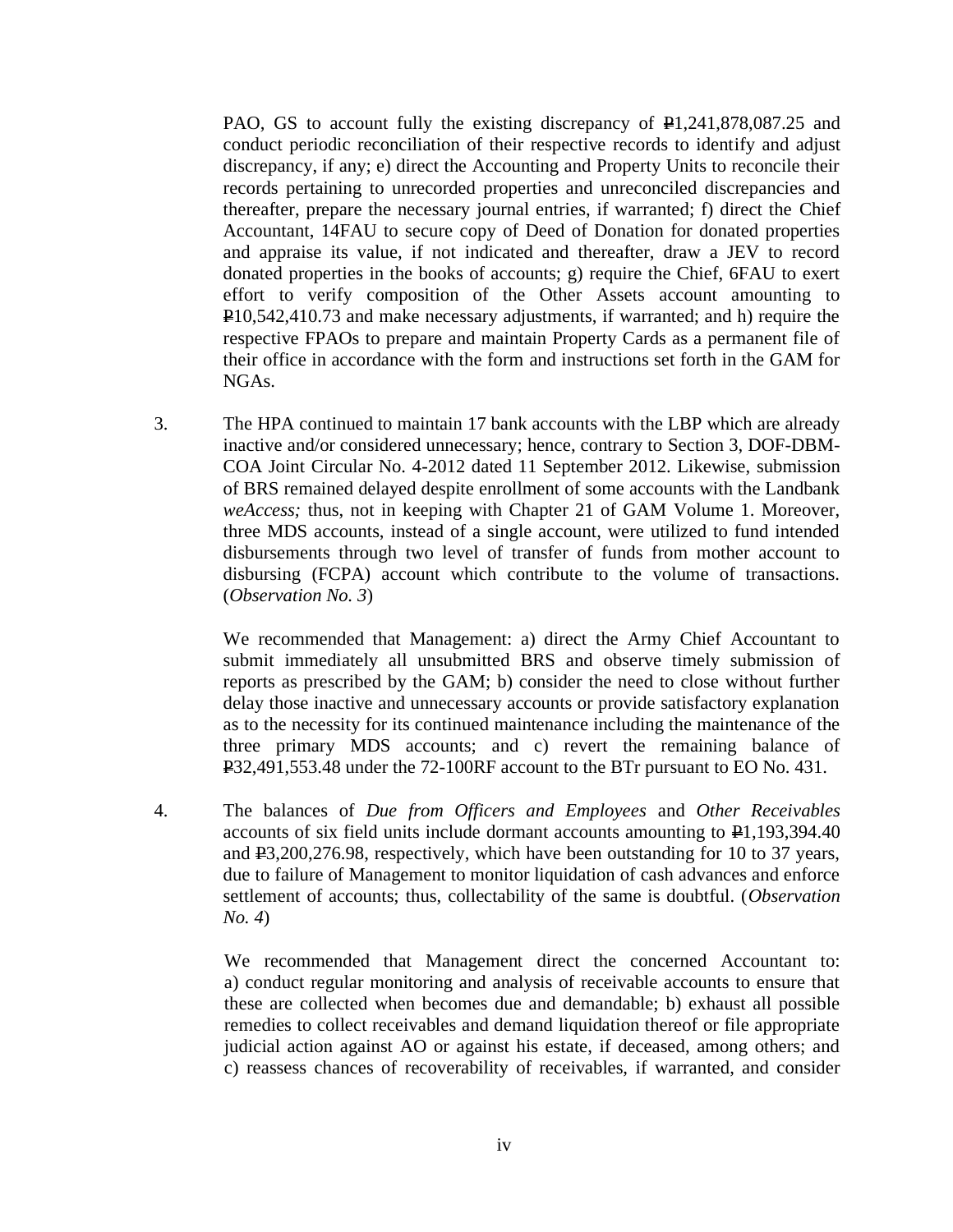filing a request to write-off dormant accounts with COA pursuant to COA Circular No. 2016-005, dated December 19, 2016.

5. The *Due from Government Owned and/or Controlled Corporations* balance of P9,129,158,169.51 includes excess balances/unutilized fund transfers amounting to P2,394,848,286.08 aged three years and above which were not refunded by PITC to the Philippine Army or remitted to the Bureau of the Treasury contrary to E.O. No. 431 and COA Circular 94-013. (*Observation No. 5*)

> We reiterated our prior year's recommendation that Management: a) demand the immediate refund of long-outstanding excess/unutilized balances totaling P2,394,848,286.08 and subsequently remit the same to the BTr; and b) require the PITC to deliver immediately the requested items for procurement which are crucial in the Agency's operations.

6. The non-submission of accounting reports and supporting documents amounting to P412,655,610,203.21 limited the scope of audit and precluded prompt examination of transactions, detection and corrections of errors and deficiencies, and timely reporting of audit results to Management. (*Observation No. 6*)

> We recommended that Management direct the concerned Chief Accountants to submit without further delay all the unsubmitted financial reports and supporting documents for CY 2020 and henceforth, observe strictly the reporting deadlines

7. The non-implementation of 10 projects from CYs 2015 to 2018 costing P85,578,868.65 resulted in unutilized Repairs, Maintenance and Construction (RMC) Funds and non-attainment of fund's intended purpose; thus, depriving the agency of timely benefits that could have been derived therefrom had those projects been implemented as programmed. (*Observation No. 7*)

> We recommended that Management coordinate with Petron Corporation on the immediate delivery/implementation of 10 projects under the RMC Fund and make a representation with DND on the inclusion of timeframe in the Memorandum of Agreement within which the project shall be undertaken.

8. The pecuniary liability of five PA personnel who filed their requests for relief from property accountability for lost firearms could not be established due to the outdated list of firearms contained in DND Circular No. 34 resulting in the stalled issuance of COA Decisions on said requests and subsequent settlement of liability, in case requests are denied. (*Observation No. 8*)

We recommended that Management: a) make immediate representations with concerned DND office/officials relative to updating of DND Circular No. 34; or b) create a Technical Working Group that will primarily update both existing list of firearms and cost valuation authorized in the outdated DND Circular.